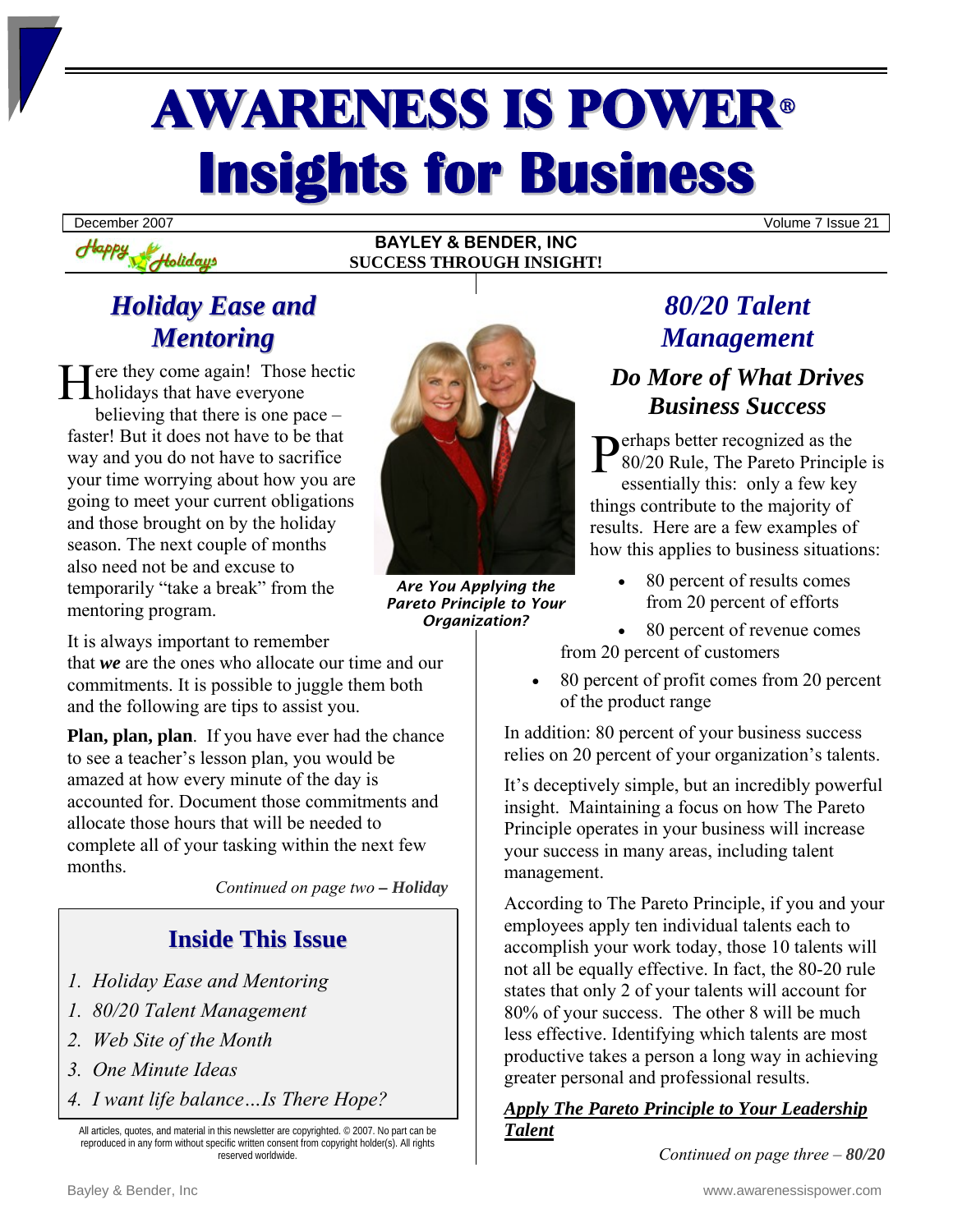#### *Continued from page one – Holiday*

In doing so, you will have a better gauge of what extras you can actually participate in.

**Keep mentoring in the mix**. Remember, you do not get additional months at the end of the program if you did not engage in mentoring activities during the holiday season. And a year goes by quickly! Schedule your developmental activities as you would your daily projects and tasks and make the commitment that these are non-negotiable. Albeit, you may not spend as much time on mentoring these next few months, but a few hours is better than no hours. (It also helps to keep the connection strong.)

**Designate yourself Social Chairman.** Take time to deliberate on those party invitations. Do you really need to go to another party? We could all spend every weekend (or week night for that matter) going from one holiday soiree to another if

we don't effectively manage our social calls. Time used preparing or recovering from these social gatherings could be better spent on more meaningful professional and personal pursuits.



#### **Begin an exercise**

**routine**. Yes, begin an exercise routine.

Ironically, we are encouraged to start thinking about our well being *after* the time we really could use it! You don't have to embark on a program of Olympic proportions but can easily manage the extra stress of the season by something as simple an hour walk or thirty minute jog. This will also serve to melt away those added holiday pounds.

**Keep family and friends the priority**. This is by far the most important (and unfortunately least heeded) advice. The spirit of the holidays should be in their meaningful joys and time spent with the ones who mean most to us. Make that the priority and enjoy the season!

Copyright ©2007 Alison Sfreddo, The Training Connection, Inc.

*A man is not idle because he is absorbed in thought. There is a visible labor and there is an invisible labor.*  ─ Victor Hugo

# *Maintaining A Positive Attitude In The Workplace*

f you want to remain or become a positive force in  $\prod$  f you want to remain or become a positive force<br>the workplace, you need a strategy. Follow the suggestions below to get yourself on your way:

- Ask three people you consider positive forces how they maintain their attitudes.
- Survey your use of language, and change it when necessary. This includes inner talk and outer talk. Change your negative words and thoughts into positive ones.
- Surround yourself with as many positive people as possible.
- Appreciate yourself. Accept yourself for who you are, not who you ought to be.



- Don't worry about something that has already happened. If there is a lesson to be learned, learn it and move on.
- Accept that you are going to make mistakes.
- For one entire day, commit yourself to using all of your energy to be positive.
- Realize that how you feel about something is your choice.
- Take charge of your life, and give yourself credit when you do.

— Adapted from *The 6 Success Strategies for Winning at Life, Love & Business* by Wolf J. Rinke



Information Please has been providing authoritative answers to all kinds of factual questions since 1938—first as a popular radio quiz show, then starting in 1947 as an annual almanac, and since 1998 on the Internet.

Many things have changed since 1938, but not their dedication to providing reliable information, in a way that engages and entertains.

Check it out at: [www.infoplease.com](http://www.infoplease.com/)

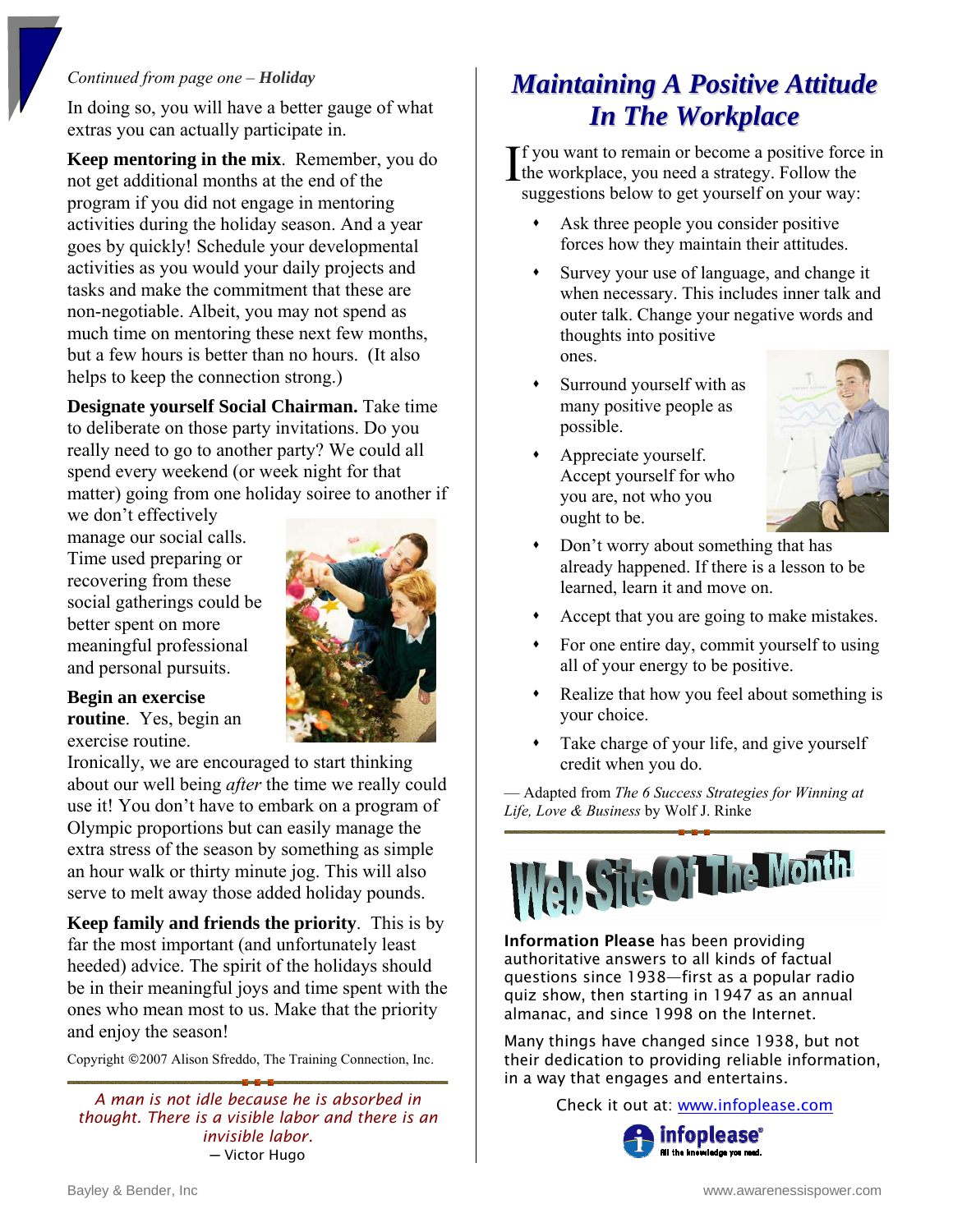#### *Continued from page one – 80/20*

Everyone is capable of exceptional performance in certain talents. As

a business leader, which 20% of your talents contribute to 80% of your success? Consider your effectiveness in leadership.

#### • **Which of these appear in your top 20%?**

o *Influencing others* – the ability to personally affect others' actions, decisions, opinions or thinking to achieve buy-in and progress



- o *Self-management* the ability to leverage personal strengths to prioritize and complete tasks within allotted time frames
- o *Goal achievement*  the ability to set, pursue and attain personal, professional and team goals regardless of obstacles or circumstances
- **Which other leadership talents** are your most powerful?
- **How can you focus** MORE of your efforts on doing MORE of what makes you most successful as a business leader?

#### *Apply The Pareto Principle to Employee Talent*

It takes a variety of talented people working together to grow your business success. Different jobs require a blend of different talents. Throughout your organization, approximately 20% of your employees in a variety of jobs are creating 80% of your business value.

- Who are those employees?
- Can you identify the 20% of their individual talents that contribute to 80% of their successful performance? Talents to assess might include:
	- o *Conceptual thinking, problem solving, balanced decision making, long range planning, etc.*
- How can you lead them into focusing MORE of their time on applying the 20% of their talents that create the most business value?

Use these questions as guidelines for putting The Pareto Principle to work in your business. They will provide you with new insights for maximizing the success of the talented people throughout your organization.

Author: Gayla Doucet, People Powered Solutions LLC. Success building coach for TTI Distributors. Copyright protected. All rights reserved worldwide.

*Most important, leaders can conceive and articulate goals that lift people out of their petty preoccupations and unite them in pursuit of objectives worthy of their best efforts.* 

*─ John Gardner* 



## **Financial Budgeting**

As you prepare your financial budget for next year, be sure to include (along with sales & expenditures) key assumptions which go into the make up of the budget.

These key assumptions are a list of statements which you feel, based on what you know at the time, will happen.

*Examples of key assumptions:* 

- A new product will be ready
- No new competitors in your market
- Overall business conditions will not drastically change.

All key assumptions need to fit with the vision and mission of your company.



Don't miss next month's issue. **Subscribe now!** 

#### **AWARENESS IS POWER®** *Insights for Business*

2024 Powder Mill Rd Silver Spring, MD 20903 Tel: 301-439-8317

E-mail: [aip@awarenessispower.com](mailto:aip@awarenessispower.com)

Visit Our Web Site at: [www.awarenessispower.com](http://www.awarenessispower.com/)

12 Issues For Only \$97